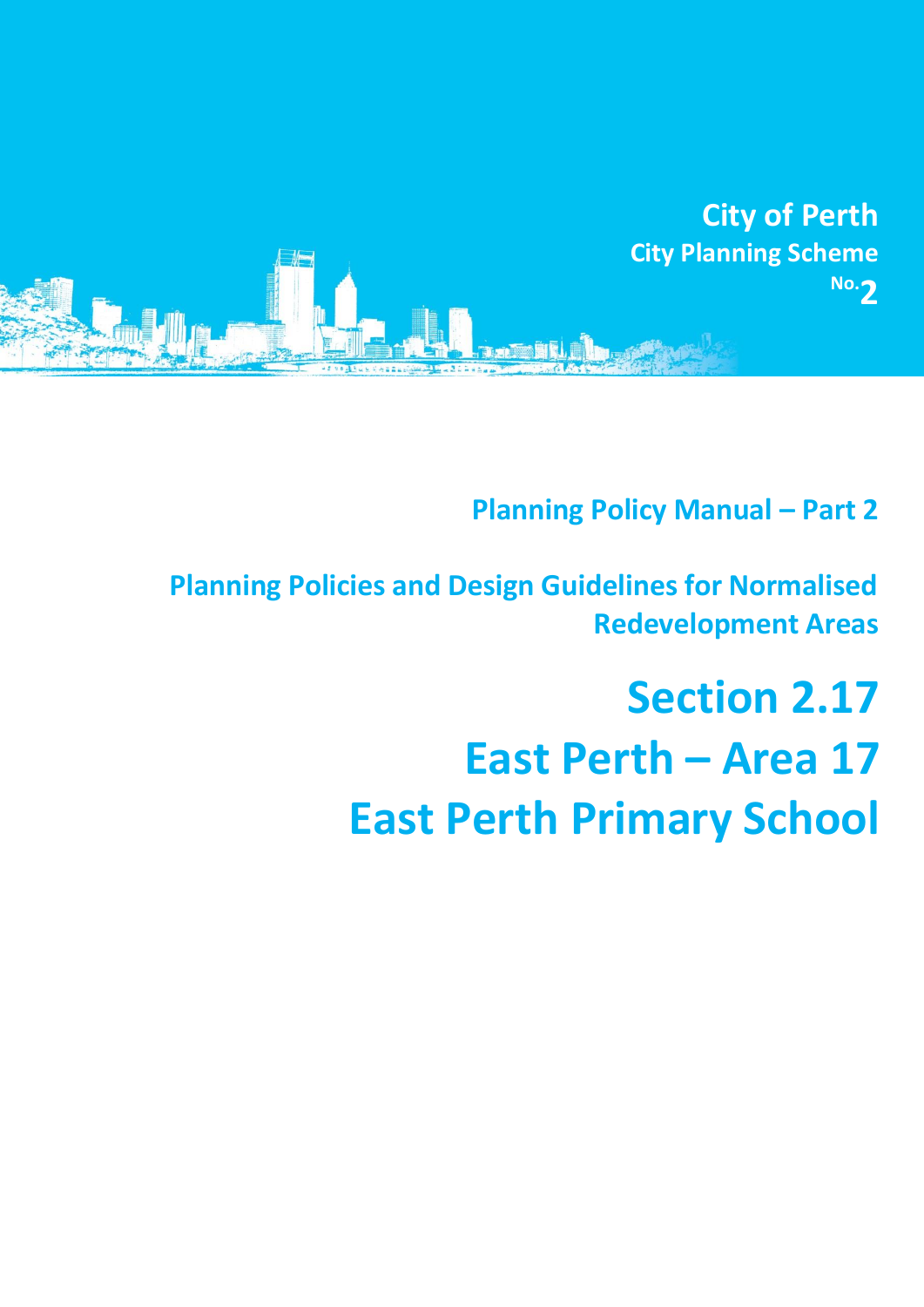

| <b>Version#</b> | <b>Decision Reference</b> | <b>Synopsis</b> |
|-----------------|---------------------------|-----------------|
|                 | 11 March 2008             | Adopted         |
|                 | 17 March 2015             | Amended         |
| 3               | 13 December 2016          | Amended         |
| 4               | 11 April 2017             | Amended         |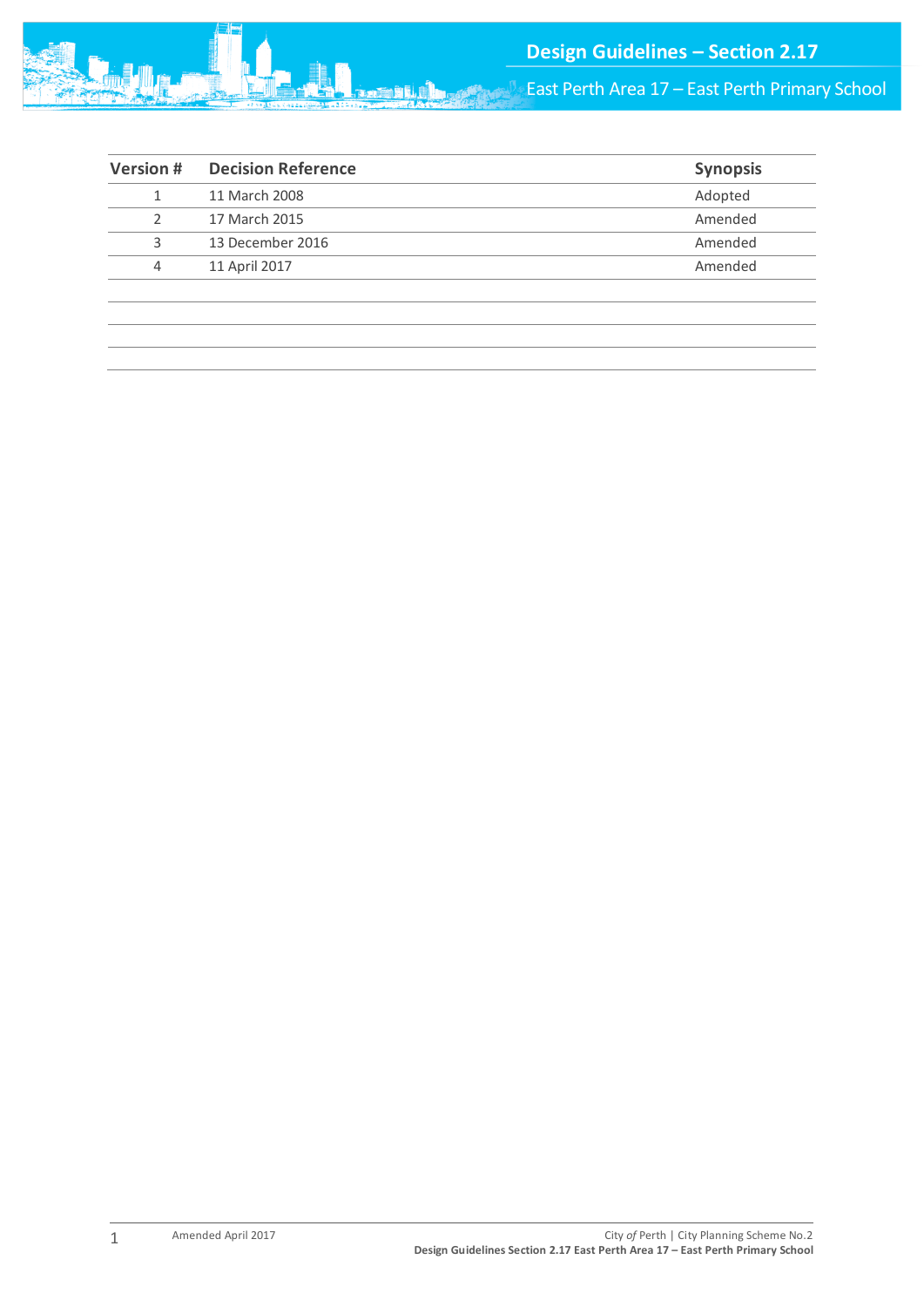

# **CONTENTS**

| <b>SECTION</b> | <b>TITLE</b><br><b>PAGE</b><br><u> 1989 - Johann Stoff, deutscher Stoff, der Stoff, der Stoff, der Stoff, der Stoff, der Stoff, der Stoff, der S</u> |  |
|----------------|------------------------------------------------------------------------------------------------------------------------------------------------------|--|
| 1.0            |                                                                                                                                                      |  |
| 1.1            |                                                                                                                                                      |  |
| 1.2            |                                                                                                                                                      |  |
| 1.3            |                                                                                                                                                      |  |
| 2.0            |                                                                                                                                                      |  |
| 2.1            |                                                                                                                                                      |  |
| 2.2            |                                                                                                                                                      |  |
| 2.3            |                                                                                                                                                      |  |
| 2.4            |                                                                                                                                                      |  |
| 2.5            |                                                                                                                                                      |  |
| 2.6            |                                                                                                                                                      |  |
| 2.7            |                                                                                                                                                      |  |
| 2.8            |                                                                                                                                                      |  |
| 2.9            |                                                                                                                                                      |  |
| 2.10           |                                                                                                                                                      |  |
| 2.11           |                                                                                                                                                      |  |
| 2.12           |                                                                                                                                                      |  |
| 2.13           |                                                                                                                                                      |  |
| 3.0            | SPECIFIC GUIDELINES APPLICABLE TO LOT 7 ROYAL STREET7                                                                                                |  |
| 3.1            |                                                                                                                                                      |  |
| 3.2            |                                                                                                                                                      |  |
| 3.3            |                                                                                                                                                      |  |
| 3.4            |                                                                                                                                                      |  |
| 3.5            |                                                                                                                                                      |  |
| 3.6            |                                                                                                                                                      |  |
| 3.7            |                                                                                                                                                      |  |
| 4.0            |                                                                                                                                                      |  |
| 4.1            |                                                                                                                                                      |  |
| 4.2            |                                                                                                                                                      |  |
| 4.3            |                                                                                                                                                      |  |
| 4.4            |                                                                                                                                                      |  |
| 4.5            |                                                                                                                                                      |  |
| 4.6            |                                                                                                                                                      |  |
| 4.7            |                                                                                                                                                      |  |
| 5.0            | SPECIFIC GUIDELINES APPLICABLE TO LOT 3 ROYAL STREET11                                                                                               |  |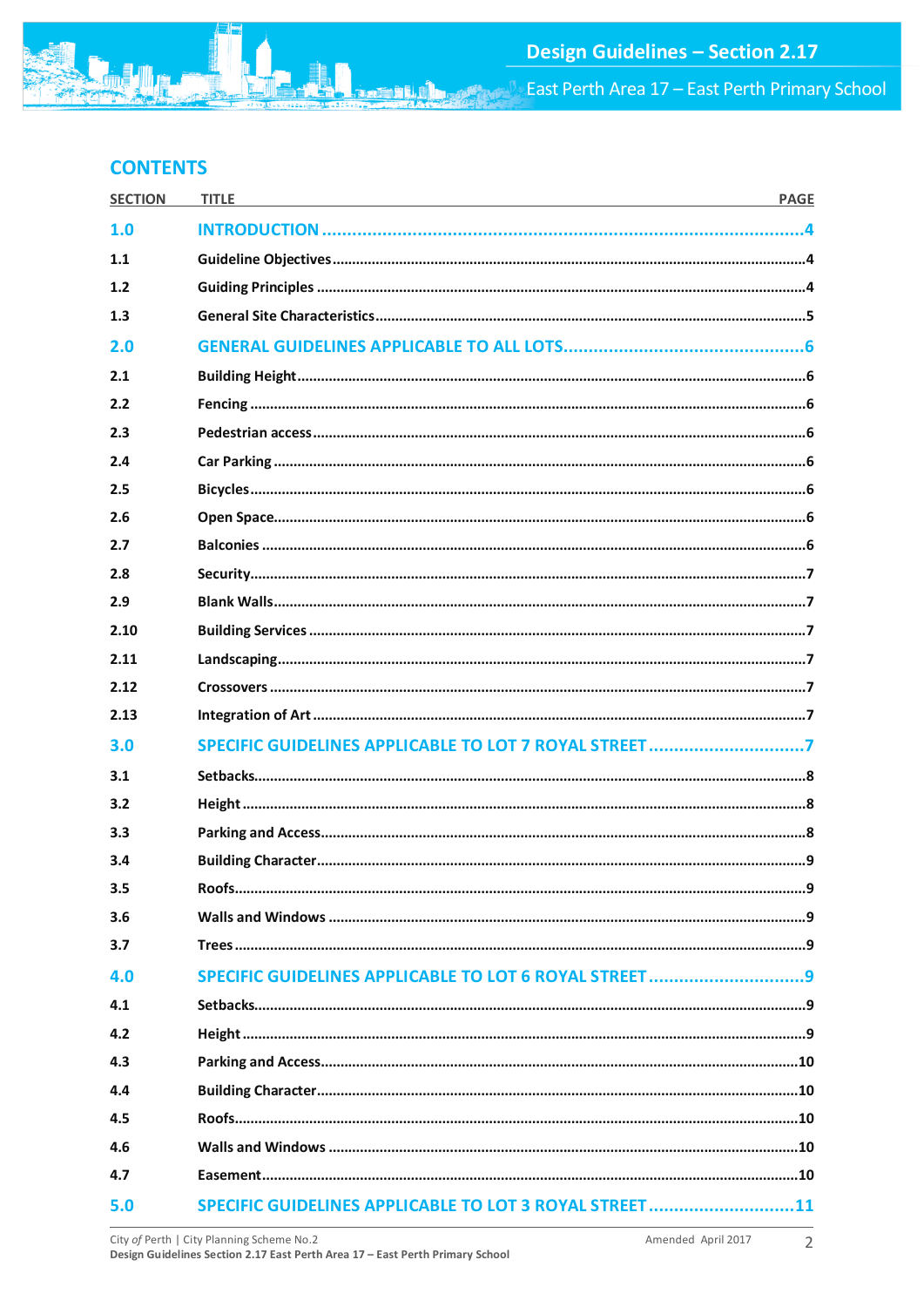

| 5.1 | $\textbf{Existing Building} \textbf{s} \textit{} \textit{} \textit{} \textit{} \textit{} \textit{} \textit{} \textit{} \textit{} \textit{} \textit{} \textit{} \textit{} \textit{} \textit{} \textit{} \textit{} \textit{} \textit{} \textit{} \textit{} \textit{} \textit{} \textit{} \textit{} \textit{} \textit{} \textit{} \textit{} \textit{} \textit{} \textit{} \textit{} \textit{} \text$ |
|-----|---------------------------------------------------------------------------------------------------------------------------------------------------------------------------------------------------------------------------------------------------------------------------------------------------------------------------------------------------------------------------------------------------|
| 5.2 |                                                                                                                                                                                                                                                                                                                                                                                                   |
| 5.3 |                                                                                                                                                                                                                                                                                                                                                                                                   |
| 5.4 |                                                                                                                                                                                                                                                                                                                                                                                                   |
| 5.5 |                                                                                                                                                                                                                                                                                                                                                                                                   |
| 5.6 |                                                                                                                                                                                                                                                                                                                                                                                                   |
| 5.7 |                                                                                                                                                                                                                                                                                                                                                                                                   |
| 5.8 |                                                                                                                                                                                                                                                                                                                                                                                                   |
| 5.9 |                                                                                                                                                                                                                                                                                                                                                                                                   |
| 6.0 | SPECIFIC GUIDELINES APPLICABLE TO LOT 4 WITTENOOM STREET13                                                                                                                                                                                                                                                                                                                                        |
| 6.1 |                                                                                                                                                                                                                                                                                                                                                                                                   |
| 6.2 |                                                                                                                                                                                                                                                                                                                                                                                                   |

Amended April 2017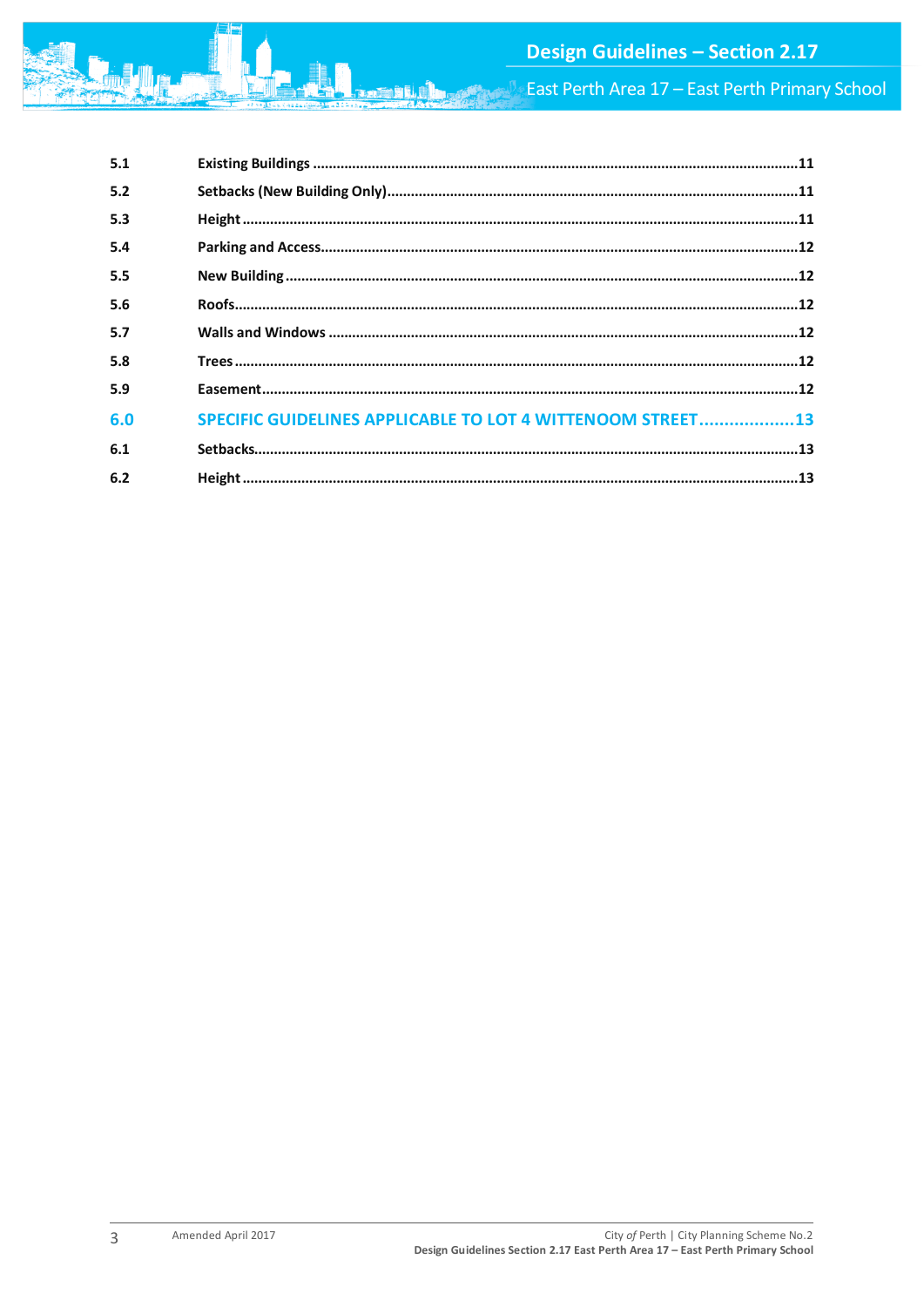

# <span id="page-4-0"></span>**1.0 INTRODUCTION**

- The former East Perth Primary School comprised a main school building, dating from 1895, an Infants' School (Jack Davis House) dating from 1902, and the teacher's residence (Bennett House) dating from 1895/6. These, along with several smaller structures including an ablution block and some garden areas, were set in a playground that was originally gravel and was later bituminised. Each of the buildings has had a variety of subsequent uses. The East Perth Primary School site is State Heritage listed, and therefore for any proposed development advice may need to be sought from the Heritage Council of WA to ensure consistency with any endorsed conservation plan.
- All buildings were vacant when the East Perth Redevelopment Authority acquired the site. A Conservation Plan was prepared in order to identify the significant aspects of the site's cultural heritage and to recommend policies for the future development of the site so that the heritage values could be conserved as best as possible in any redevelopment.
- These Design Guidelines apply to Lots 3, 4, 6 and 7 (as shown on Figure 1) and are intended to assist in achieving new development that is compatible with the existing buildings in style, mass and setting. These Design Guidelines are intended to supplement the provisions of the City of Perth Local Planning Scheme No. 26 (Normalised Redevelopment Areas) (herein called 'the Scheme') and should be read in conjunction with the Scheme, in particular those provisions relating to the Claisebrook Village Project Area, Precinct EP4: Silver City, and other Planning Policies. The Deemed Provisions set out in the *Planning and Development (Local Planning Schemes) Regulations 2015* also form part of the Scheme Text.
- The Conservation Plan for the former East Perth Primary School is recommended reading for all sites, and is essential for Lot 3. It should be noted that in order to achieve the conservation objectives for this site, it may not be possible to achieve maximum permissible plot ratio on all lots.
- The Scheme identifies Preferred, Contemplated and Prohibited uses for Precinct EP4: Silver City and stipulates maximum plot ratio. In determining any application for development approval, the local government will have regard to these Design Guidelines, the Scheme and other Planning Policies.

# <span id="page-4-1"></span>**1.1 Guideline Objectives**

- The primary objectives of these guidelines are to:
	- 1. Conserve significant heritage assets of the site including trees and buildings.
	- 2. Encourage viable infill development that complements the heritage buildings, enhances the local environment and complies with the local government's objectives for the area.

# <span id="page-4-2"></span>**1.2 Guiding Principles**

- The guidelines are based on the following general principles, which have been developed from the Conservation Plan and in consultation with the Heritage Council, regarding retention of heritage values.
- New development is to recognise that the existing buildings have their own identity and should be identifiable as such. Therefore, new development should not attempt to copy the existing buildings, but rather should present its own identity whilst relating sympathetically to the existing institutional architecture.
- Any new development should not distract from prime views or materially alter culturally significant portions of the former Primary School and Infants' School.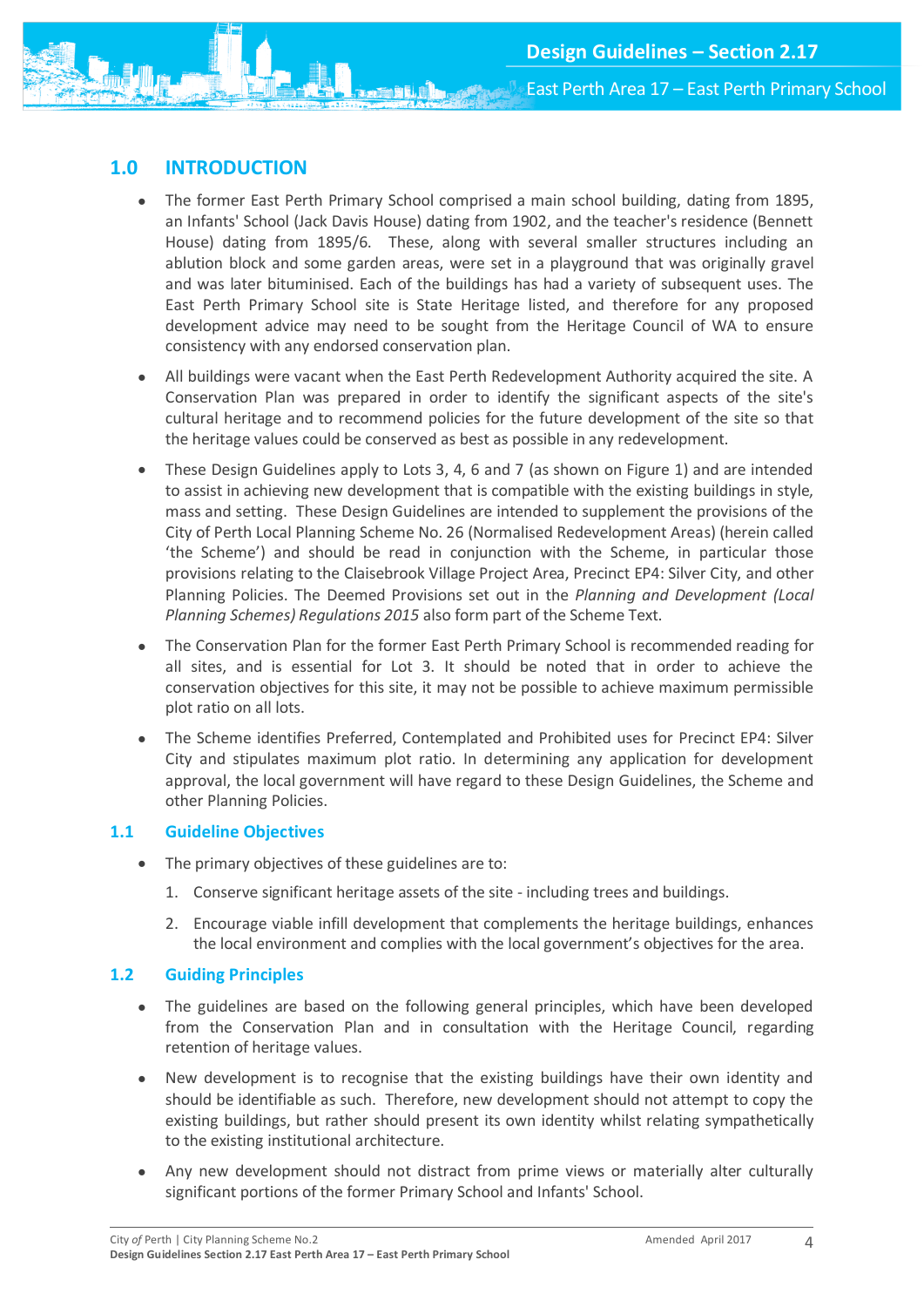- New buildings facing Royal Street should not be visible above the main school building when viewed from Wittenoom Street.
- Height and setbacks of new buildings facing Royal Street should also be determined by the extent to which they frame or overwhelm the former Infants' School.
- It is most important for new building/s facing Wittenoom Street to have materials and proportions comparable with the Primary School building.
- New buildings should not overwhelm the heritage buildings with their bulk (proportions should be compatible with the old).
- Materials should be compatible with but not necessarily the same as the heritage buildings.

# <span id="page-5-0"></span>**1.3 General Site Characteristics**

- The site is characterised by individual buildings in an open setting, with some significant trees on or near the perimeter. All existing buildings are set back from the property boundaries. As far as possible, this ambience is to be retained in the development of the new lots.
- All existing buildings are single storey, with high ceilings and pitched roofs which bring their overall height to approximately 10m. All are constructed of terracotta coloured red brick with cream mortar, although the teacher's residence has been clad in painted sheeting, probably because of deterioration of the brickwork resulting from early problems with rising damp. New buildings should be of similar height to those existing. A three storey building would be possible within a 10m high building envelope.



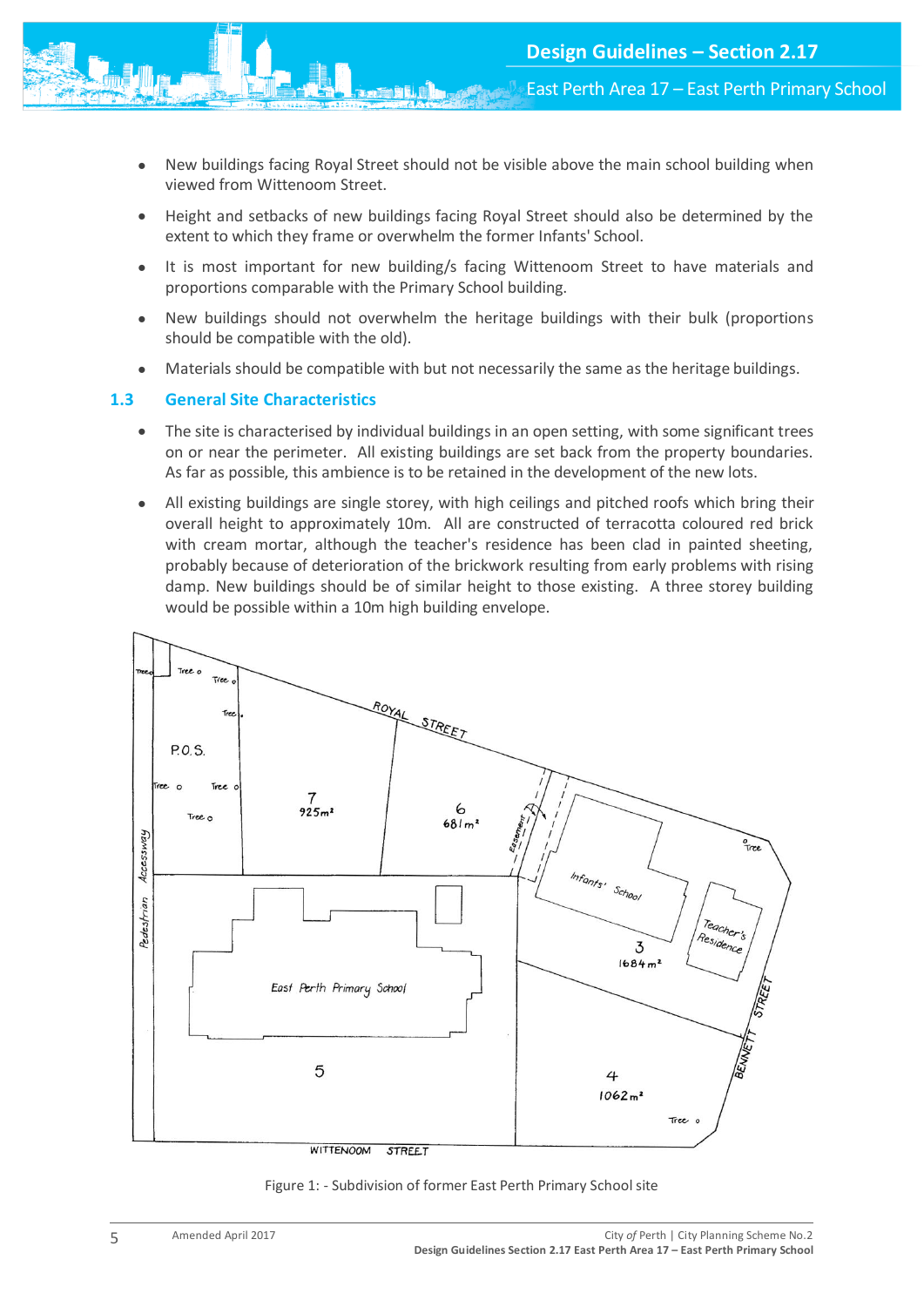# <span id="page-6-0"></span>**2.0 GENERAL GUIDELINES APPLICABLE TO ALL LOTS**

# <span id="page-6-1"></span>**2.1 Building Height**

- Permissible building height is defined by a building envelope for each lot. New development is not to exceed the limits of the building envelope other than for minor projections such as for decorative roof elements, awnings and balconies within the limits prescribed in these guidelines.
- The maximum envelope height is measured from the finished ground level of the highest street level at the perimeter of the lot, or from the natural ground level at the perimeter of the lot for other boundaries.
- Note that the building envelope defines the limits of building bulk. It is not intended that the building profile should mirror that of the envelope.

# <span id="page-6-2"></span>**2.2 Fencing**

• Perimeter fencing is discouraged, however if absolutely necessary, it should be kept low (maximum 1.2m height) and visually permeable in order to retain the openness that has always characterised the school site. Exceptions to this requirement will be considered on their merits, having regard to the objective of retaining a sense of openness on the site. In no case will fencing higher than 1.8m (including any retaining wall) be permitted.

# <span id="page-6-3"></span>**2.3 Pedestrian access**

 Priority is to be given to maximising pedestrian access and circulation within the subdivision. Pedestrian access is to be at grade, that is, directly from the footpath. Consideration is to be given to designing access suitable for people with impaired mobility wherever possible.

# <span id="page-6-4"></span>**2.4 Car Parking**

For designated 'aged persons' housing a reduced number of parking bays may be negotiated.

#### <span id="page-6-5"></span>**2.5 Bicycles**

 Consideration is to be given to the provision of secure private bicycle parking and suitable end-of-trip facilities in all developments.

# <span id="page-6-6"></span>**2.6 Open Space**

- Open space is not required for non-residential uses.
- For residential uses, an area of private open space directly accessible from a living area is required for each dwelling. This open space may be at ground level or provided as a balcony, terrace or deck.
- All private open space is to be sufficiently dimensioned as to be usable. Generally, ground level open space should have a minimum dimension of 4m, and balconies should have a minimum dimension of 1.5m, although variations will be considered if well justified.

# <span id="page-6-7"></span>**2.7 Balconies**

- Balconies may project beyond the minimum setback by up to 1.5m, but in no case should they project beyond the property boundary.
- Whilst balconies are permitted, the overall design of the building should remain compatible with the "institutional" style of the existing heritage buildings.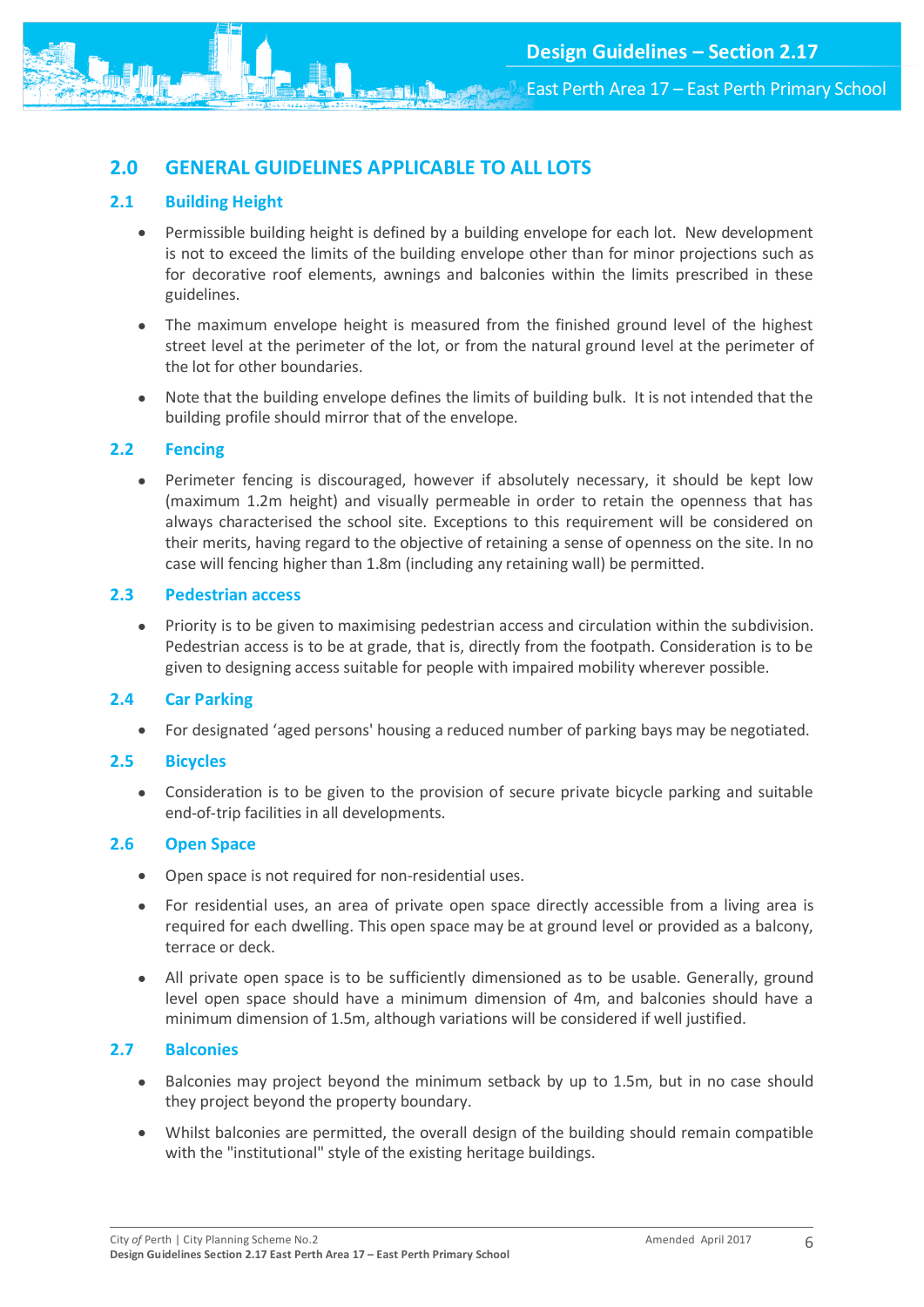The design of balconies is to minimise overlooking between individual occupancies, and the provision of appropriate screening may be required if separation is considered to be inadequate to provide a reasonable level of privacy.

#### <span id="page-7-0"></span>**2.8 Security**

Building design should contribute to the creation of a safe environment by avoiding the formation of "blind" spaces which can not be seen from inside the most used rooms. Sites should be well lit and other measures to enhance the personal safety of people within and adjacent to the development should also be considered. Ground floor window design should consider deterrents to vehicle ramming such as raised sill heights.

# <span id="page-7-1"></span>**2.9 Blank Walls**

Blank walls are to be kept to a minimum and detailed to provide visual interest and pedestrian scale.

#### <span id="page-7-2"></span>**2.10 Building Services**

- All piped and wired services, antennae, air conditioners, clothes drying areas, bin stores and water storage tanks are to be concealed from public view. Solar panels and solar water heaters may be visible, provided that they are in the same plane as the roof and there is no alternative location that can provide a similar level of solar efficiency.
- Provision is to be made for the storage of rubbish bins in such a way as they are screened from public view and can be easily accessed by service vehicles.

# <span id="page-7-3"></span>**2.11 Landscaping**

- Existing trees are remnants of the original school ground planting and, where specified in these guidelines, are to be retained and protected from damage during construction. To this end, each tree to be retained is to be fenced so that the area extending to its drip line can not be used for the storage of materials or the parking or manoeuvring of vehicles or any activity that may cause compression or damage to the trunk or roots.
- Both hard and soft landscaping is to be designed so as not to compromise the structural integrity of heritage buildings. Particular attention is to be paid to issues of site drainage and the selection of non-invasive plant species.

#### <span id="page-7-4"></span>**2.12 Crossovers**

Vehicle crossovers are to be constructed to the local government's specifications at the developer's expense.2.1

# <span id="page-7-5"></span>**2.13 Integration of Art**

The involvement of artists in designing a new development can enrich the design response and contribute to the creation of a "sense of place" in the local environment. Consequently the use of artists as part of the design team for new development is strongly encouraged. Examples of artworks that can be integrated into a new development include detailing to walls, balustrades and railings, paving, shade structures, seating, bins, bollards, drinking fountains, lighting, building fittings, entry treatments and signage.

# <span id="page-7-6"></span>**3.0 SPECIFIC GUIDELINES APPLICABLE TO LOT 7 ROYAL STREET**

Lot 7 is north facing, and is located opposite the Greenway (open space network) and adjacent to a pocket park (Lot 8) which contains several significant trees which were once within the school grounds. The opportunity exists for development on this lot to take advantage of the attractive outlook through appropriate orientation and elevational treatment. All elevations are to be well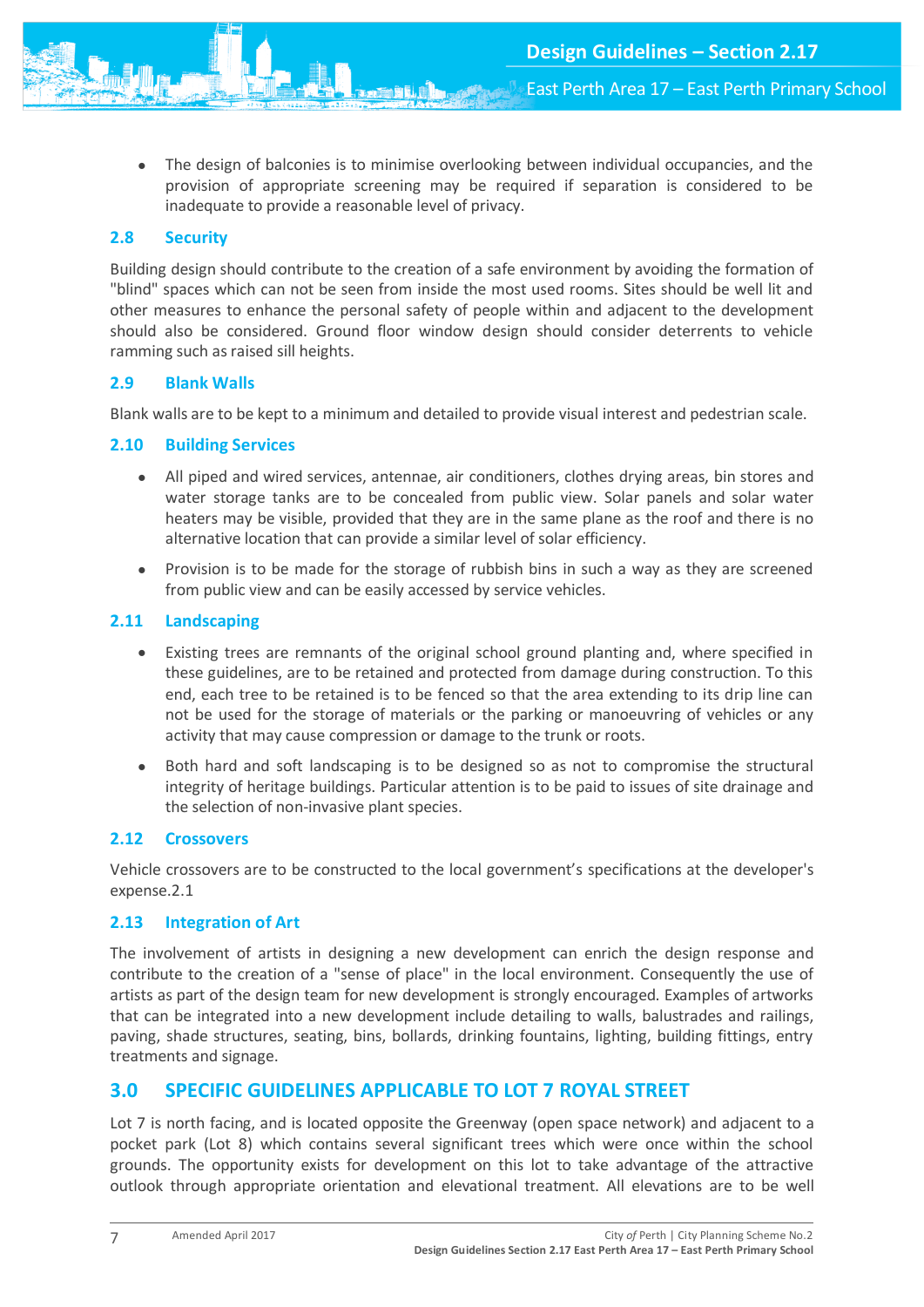detailed as the building will be visible from many angles. A commercial or commercial/residential mixed use development is sought.

# <span id="page-8-0"></span>**3.1 Setbacks**

| <b>SETBACKS FRONTAGE</b> | <b>MIN</b> | <b>MAX</b> | <b>AVERAGE</b>               |
|--------------------------|------------|------------|------------------------------|
| Royal Street             | Nil        | n/a        | 3m                           |
| West (park)              | Nil        | n/a        | 2m                           |
| East                     | 3m         | n/a        | ۰                            |
| South (rear)             | 3m         | n/a        | $\qquad \qquad \blacksquare$ |

# <span id="page-8-1"></span>**3.2 Height**

The building envelope is defined in Figure 2. It is 11m high measured at the minimum setback line, then increases at 45° to a total overall height of 14m (equivalent to 3-4 storeys including usable loft).



Figure 2: - Building Envelope for Lot 7 Royal Street

#### <span id="page-8-2"></span>**3.3 Parking and Access**

- Undercroft or basement parking concealed from public view is preferred, although open air car parking at the rear of the site will be considered.
- Vehicle access is to be via a single crossover from Royal Street. This access may be shared with Lot 6 provided suitable arrangements are made to guarantee right of carriageway for both lots.
- Pedestrian access to the site is unrestricted. As a minimum, at-grade pedestrian and disabled access into the building is to be provided from the Royal Street frontage. Safe and attractive pedestrian access into the building is also to be provided from any car park on site.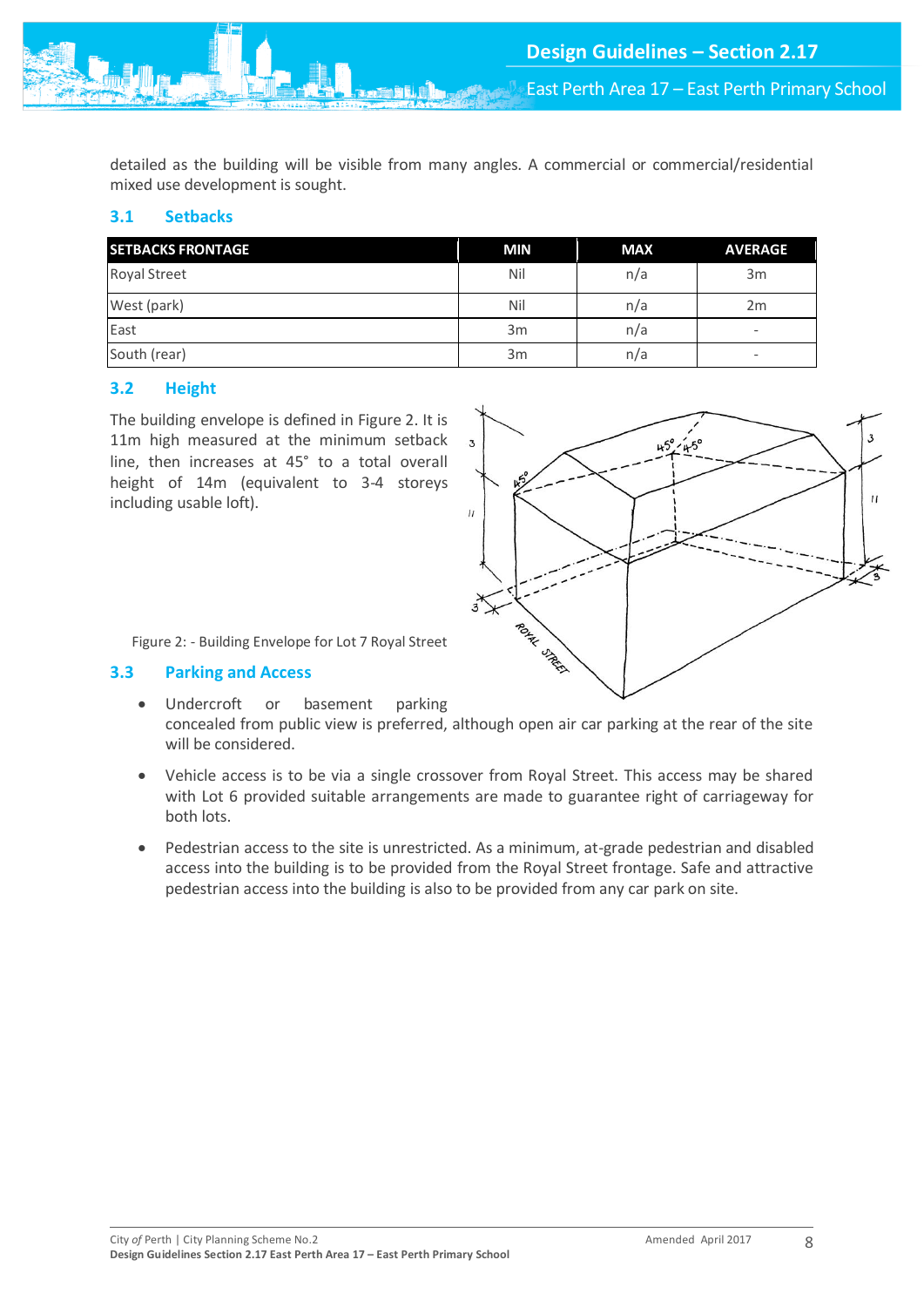#### <span id="page-9-0"></span>**3.4 Building Character**

The building should be sympathetic in scale, massing and proportions to the existing heritage buildings. The use of courtyards and/or balconies is encouraged, to take advantage of views to the parks next door and across the road. All elevations are to be well detailed, however particular attention will be paid to the north and west elevations. It is expected that the building will be orientated towards these frontages.

#### <span id="page-9-1"></span>**3.5 Roofs**

Roofs may be flat or, if pitched, 30°- 45° with overhanging eaves. Roofs visible from ground level may be in tiles of a similar colour and profile to the Primary School or traditional red, zincalume or offwhite corrugated sheeting.

#### <span id="page-9-2"></span>**3.6 Walls and Windows**

- Walls are to be of red or terracotta coloured face brick with cream mortar, or cream or pale yellow/Ochre painted render. Limestone may be used as a base course or decorative feature only.
- Proportions of solid wall to openings should be similar to the existing heritage buildings.
- Windows are to have a vertical or square proportion, similar to those in existing buildings. Reflective or dark tinted glass is not permitted.

#### <span id="page-9-3"></span>**3.7 Trees**

Every effort is to be made to retain existing trees on the lot within the new development. It is noted that the root systems of some trees within the adjacent park may also extend inside the boundaries of Lot 7. These trees and any trees retained on the lot are to be protected during construction.

# <span id="page-9-4"></span>**4.0 SPECIFIC GUIDELINES APPLICABLE TO LOT 6 ROYAL STREET**

Lot 6 is north facing and is situated to the west of the existing heritage building - the Infants' School. Building on this lot must be sympathetic with and not physically overwhelm the heritage building, therefore the building design and choice of materials must be carefully considered. All elevations are to be well detailed as the building will be visible from many angles. A commercial or commercial/residential mixed use development is sought.

#### <span id="page-9-5"></span>**4.1 Setbacks**

| <b>SETBACKS FRONTAGE</b> | <b>MIN</b>     | <b>MAX</b> | <b>AVERAGE</b>           |
|--------------------------|----------------|------------|--------------------------|
| <b>Royal Street</b>      | Nil            | n/a        | 3m                       |
| West                     | 3m             | n/a        |                          |
| East                     | 4 <sub>m</sub> | n/a        | -                        |
| South (rear)             | 3m             | n/a        | $\overline{\phantom{a}}$ |

#### <span id="page-9-6"></span>**4.2 Height**

The building envelope is defined in Figure 3. It is 10m high measured at the minimum setback line, then increases at 45° to a total overall height of 14m (equivalent to 3 storeys).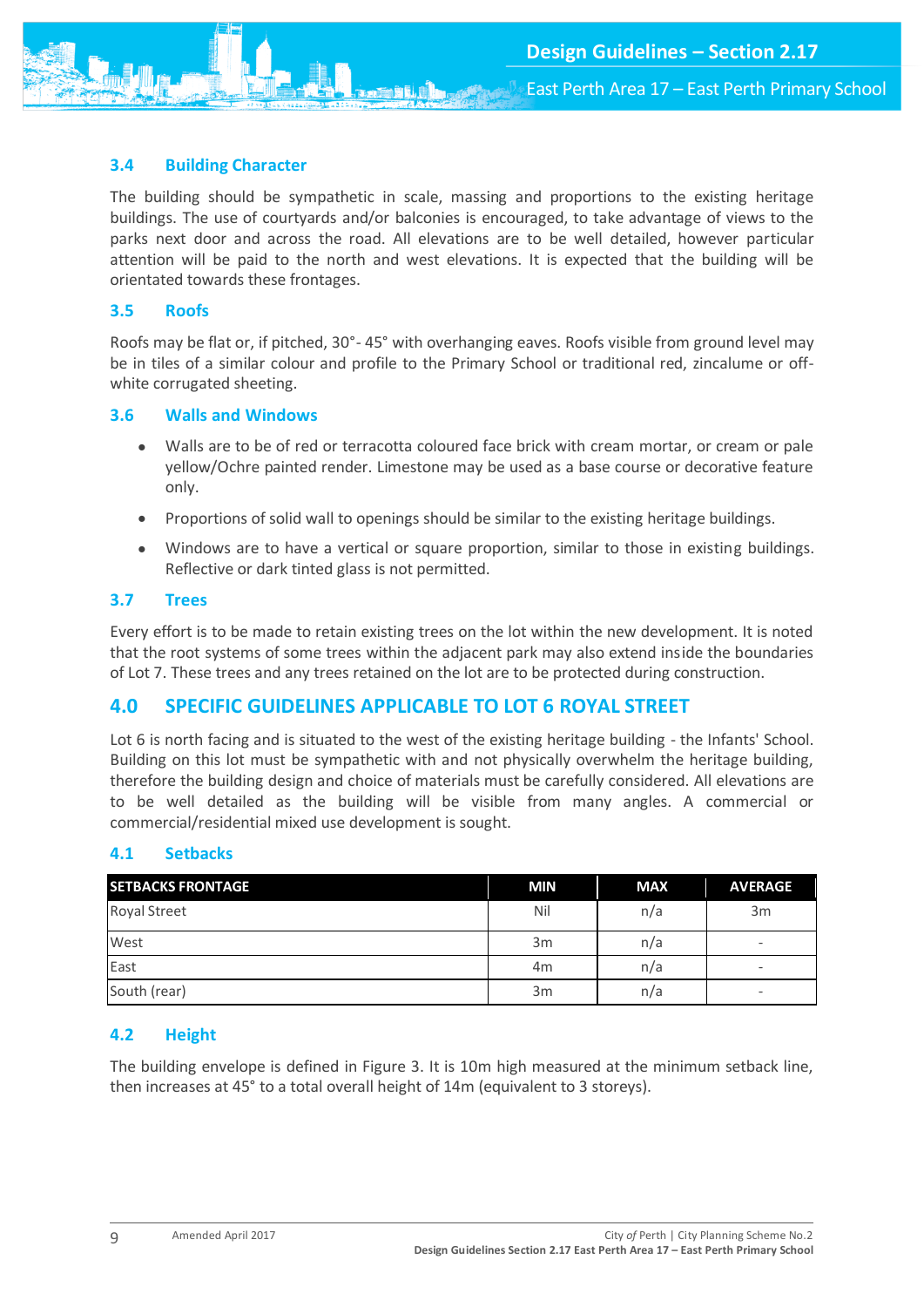# <span id="page-10-0"></span>**4.3 Parking and Access**

- Undercroft or basement parking concealed from public view is preferred, although open air car parking at the rear of the site will be considered.
- Vehicle access is to be via a crossover from Royal Street, straddling the boundary shared with Lot 3. This access is to be 6m wide, with 3m on each lot. Arrangements are to be made to guarantee right of carriageway for both lots in perpetuity. The accessway is to be paved and drained to levels compatible with development on both lots, and in particular levels and paving material must not compromise the integrity of the Infants' School building in any way. Arrangements may also be made to share vehicle access with Lot 7.
- Pedestrian access to the site is unrestricted. As a minimum, at-grade pedestrian and disabled access into the building is to be provided from the Royal Street frontage. Safe and attractive pedestrian access into the building is also to be provided from any car park on site.

#### <span id="page-10-1"></span>**4.4 Building Character**

The building should be sympathetic in scale, massing and proportions to the existing heritage buildings. All elevations are to be well detailed.

#### <span id="page-10-2"></span>**4.5 Roofs**

Roofs may be flat or, if pitched, 30° - 45° with overhanging eaves. Roofs visible from ground level may be in tiles of a similar colour and profile to the Primary School or traditional red, zincalume or off-white corrugated sheeting.



Figure 3: - Building Envelope for Lot 6 Royal Street

#### <span id="page-10-3"></span>**4.6 Walls and Windows**

- Walls are to be of red or terracotta coloured face brick with cream mortar, or cream or pale yellow/ochre painted render. Limestone may be used as a base course or decorative feature only.
- Proportions of solid wall to openings should be similar to the existing heritage buildings.
- Windows are to have a vertical or square proportion, similar to those in existing buildings. Reflective or dark tinted glass is not permitted.

#### <span id="page-10-4"></span>**4.7 Easement**

A sewerage easement is situated adjacent to the eastern boundary of this lot.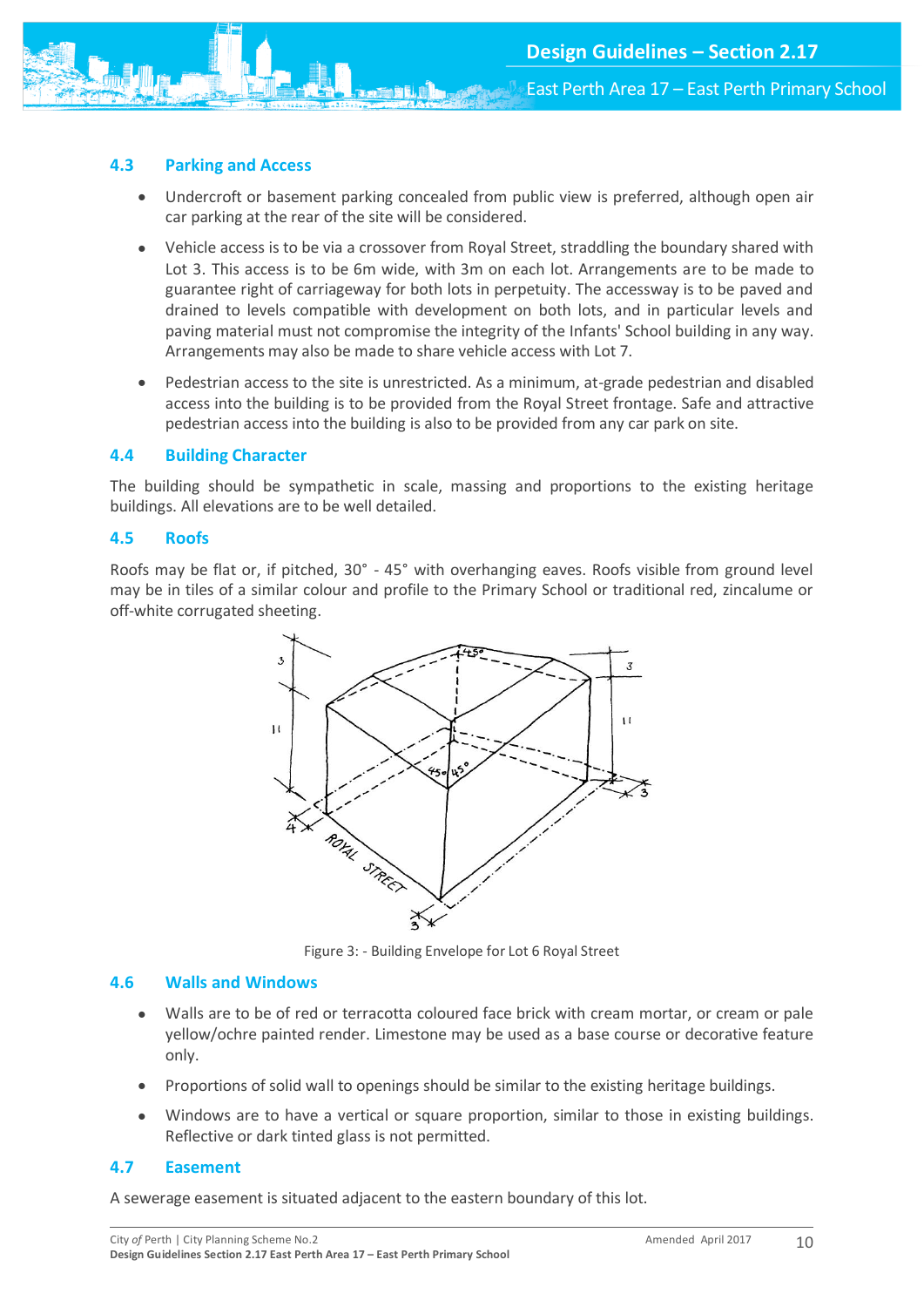# <span id="page-11-0"></span>**5.0 SPECIFIC GUIDELINES APPLICABLE TO LOT 3 ROYAL STREET**

Lot 3 contains the former Infants' School (Jack Davis Centre) and the former teacher's residence (Bennett House). Retention and conservation of the Infants' School is a requirement; retention and conservation of the teacher's residence is encouraged. Alternatively, the teacher's residence can be redeveloped. This lot is situated on an important corner within the Claisebrook Village Project Area.

# <span id="page-11-1"></span>**5.1 Existing Buildings**

- Retention and conservation of the former Infants' School building in accordance with the Conservation Plan is required. No new building will be permitted on the north, west or south sides of this building. Retention and conservation of the former teacher's residence is supported but not required. If the building is retained, substantial modification to the rear of the building will be permitted to give better presentation to Royal and Bennett Streets.
- If a physical connection is required between the Infants' School and the teacher's residence or a new building in place of the teacher's residence, the linking structure is to be of "lightweight" design, to enhance the visual separateness of the two building. It is to be set back a minimum of 2m from a line extended from the north and south walls of the Infants' School (verandah excluded).

# <span id="page-11-2"></span>**5.2 Setbacks (New Building Only)**

| <b>SETBACKS FRONTAGE</b>    | <b>MIN</b> | <b>MAX</b> | <b>AVERAGE</b>           |
|-----------------------------|------------|------------|--------------------------|
| <b>Royal Street</b>         | 3m         | n/a        | 3m                       |
| West (from Infants' School) | 2m         | -          | $\overline{\phantom{a}}$ |
| Bennett Street, truncation  | Nil        | 3m         | ۰                        |
| South                       | Nil        | n/a        |                          |

#### <span id="page-11-3"></span>**5.3 Height**

The building envelope is defined in Figure 4. It is 10m high measured from the minimum setback line, then increases at 45° on the north, east and west sides to a total height of 14m (equivalent to 4 storeys).



Figure 4:- Building Envelope for Lot 3 Royal Street, East Perth, showing the Infants' School shaded.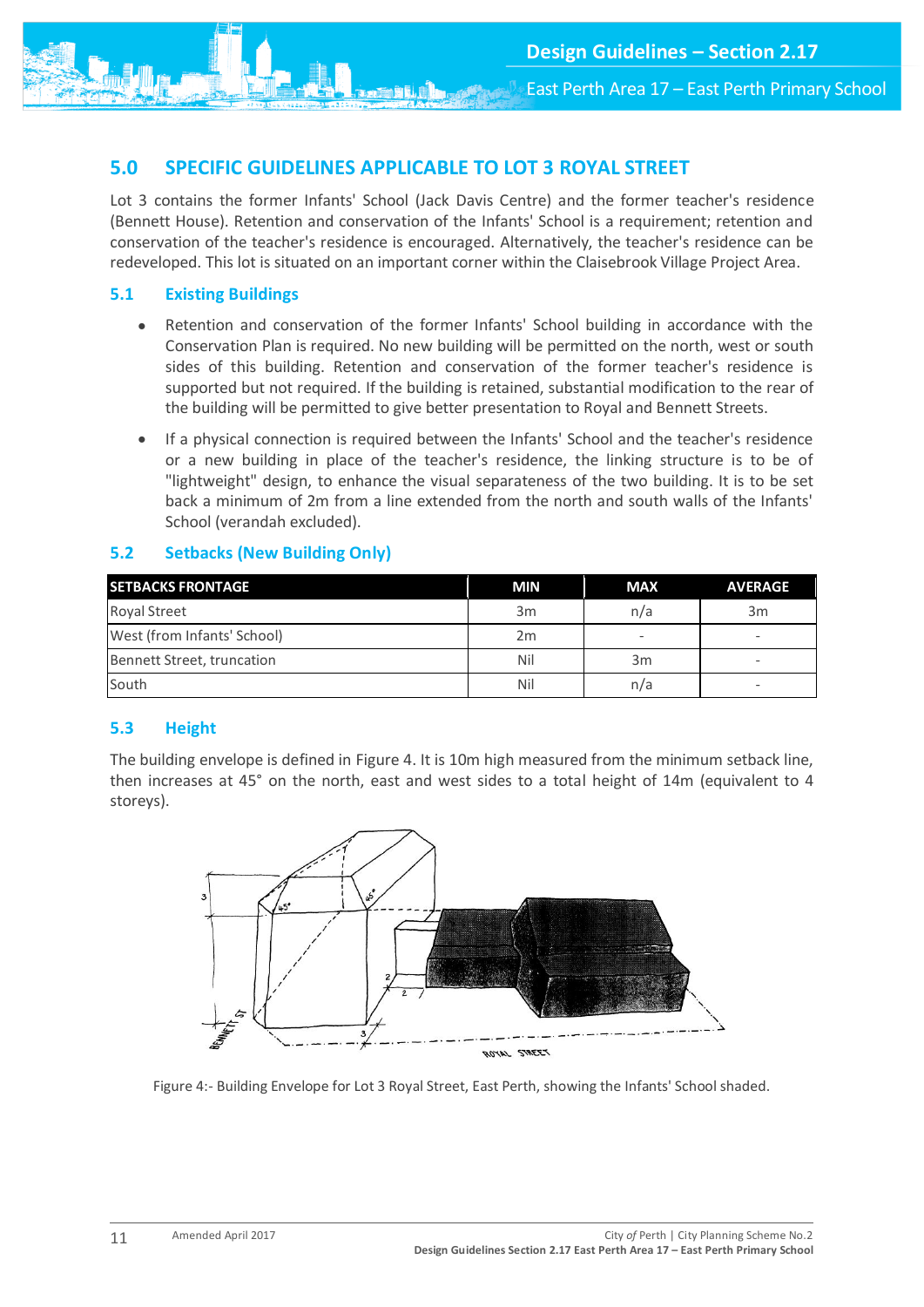# <span id="page-12-0"></span>**5.4 Parking and Access**

- Open air car parking is to be provided south of the Infants' School building. Undercroft or basement parking may also be provided beneath any new building on the site.
- Vehicle access is to be via a single crossover from Royal Street, straddling the boundary shared with Lot 6. This access is to be 6m wide, with 3m on each lot. Arrangements are to be made to guarantee right of carriageway for both lots in perpetuity. The accessway is to be paved and drained to levels compatible with development on both lots, and in particular levels and paving material must not compromise the integrity of the Infants' School building in any way.
- An arrangement to facilitate vehicular access across Lot 4 would also be supported. No vehicle access is permitted from Bennett Street.
- Pedestrian access to the site is unrestricted. As a minimum, at-grade pedestrian and disabled access into the building is to be provided from the Royal Street frontage.

#### <span id="page-12-1"></span>**5.5 New Building**

If the teacher's residence is replaced, the new building should be sympathetic in scale, massing and proportions to the existing heritage buildings, particularly the Infants' School. The building should address the corner of Royal and Bennett Streets. All elevations are to be well detailed.

#### <span id="page-12-2"></span>**5.6 Roofs**

Roofs may be flat or, if pitched, 30° - 45° with overhanging eaves. Roofs visible from ground level may be in tiles of a similar colour and profile to the Primary School or traditional red, zincalume or off-white corrugated sheeting.

#### <span id="page-12-3"></span>**5.7 Walls and Windows**

- Walls are to be of red or terracotta coloured face brick with cream mortar, or cream or pale yellow/ochre painted render. Limestone may be used as a base course or decorative feature only.
- Proportions of solid wall to openings should be similar to the existing heritage buildings.
- Windows are to have vertical or square proportion, similar to those in existing buildings. Reflective or dark tinted glass is not permitted.

#### <span id="page-12-4"></span>**5.8 Trees**

The existing eucalyptus tree situated near the corner of Royal and Bennett Streets is to be retained in any development on this site and is to be protected from damage during construction.

#### <span id="page-12-5"></span>**5.9 Easement**

A sewerage easement is situated adjacent to the western boundary of this lot.